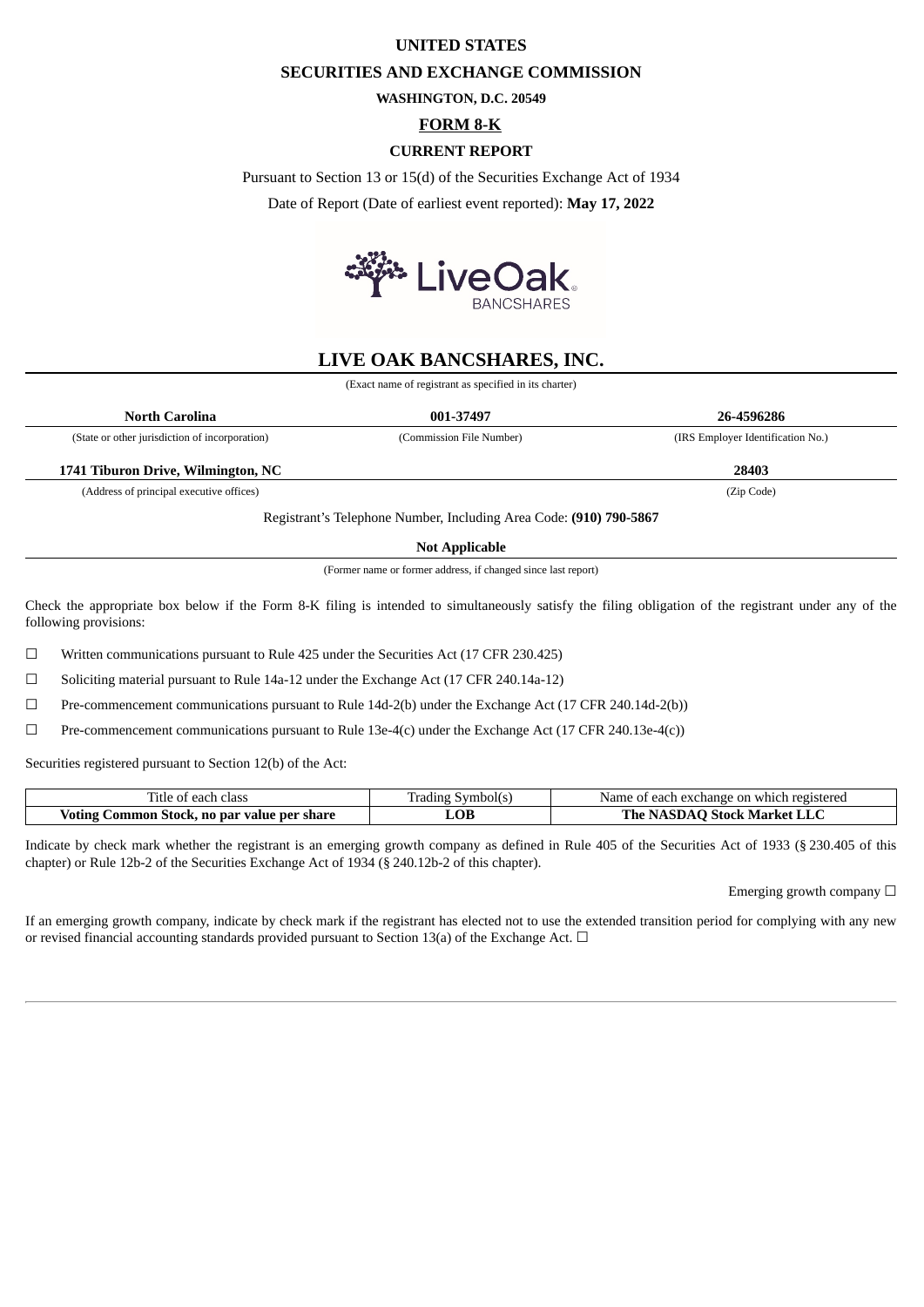#### **Item 8.01. Other Events.**

On May 17, 2022, the Board of Directors of Live Oak Bancshares, Inc. (the "Company") declared a cash dividend of \$0.03 per share payable on June 14, 2022, to shareholders of record of the Company's voting common stock as of May 31, 2022.

On May 17, 2022, the Board of Directors of the Company authorized the repurchase of up to \$50,000,000 in shares of the Company's voting common stock from time to time through December 31, 2023 (the "Repurchase Program"). The Repurchase Program enables the Company to acquire shares through open market purchases or privately negotiated transactions, including through a Rule 10b5-1 plan, at the discretion of management and on terms (including quantity, timing, and price) that management determines to be advisable. Actions in connection with the repurchase program will be subject to various factors, including the Company's capital and liquidity positions, regulatory and accounting considerations, the Company's financial and operational performance, alternative uses of capital, the trading price of the Company's common stock, and market conditions. The repurchase program does not obligate the Company to acquire a specific dollar amount or number of shares and may be extended, modified, or discontinued at any time.